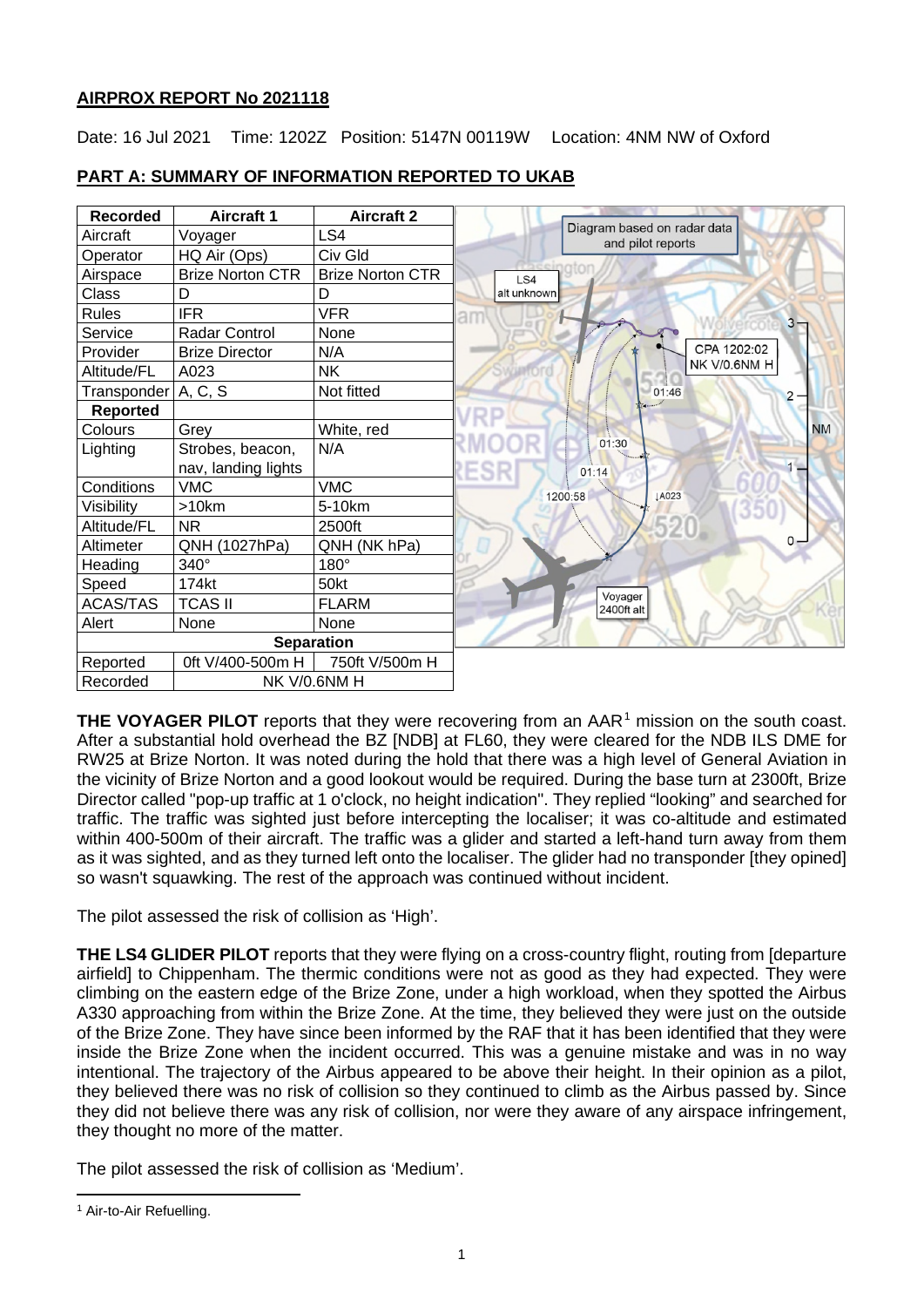**THE BRIZE DIRECTOR CONTROLLER** reports that they had 2 aircraft on frequency [the incident Voyager and an A109]. [The Voyager] had to make multiple holds due to inbound traffic causing RW inspections to be delayed. Once [the Voyager pilot] was cleared for the procedure, the controller noticed a primary contact operating approximately 10 miles in the approach lane. The traffic was called but at the time was believed to be outside CAS. [The Voyager pilot] turned to intercept the ILS and this was when they reported that the glider was in close proximity to them. [The A109 pilot] had the traffic called and could see it on their TCAS [they believed] but wasn't visual. To keep 5 miles [separation] on the unknown traffic, [The A109 pilot] was given a different approach to that which they had requested.

The controller perceived the severity of the incident as 'Medium'.

**THE BRIZE SUPERVISOR** reports This incident occurred towards the end of a particularly complex and busy hour. The Approach and Director controllers had been working a difficult scenario with A330 inbounds, ATC-enforced holds to facilitate RW inspections, A330 departures as well as light aircraft and returning parachute aircraft, and a busy zone frequency. Their attention had been split between this, the controllers upstairs in the visual control room who were managing a complex taxi pattern and the need to juggle aircraft taxiing and runway inspections, and the LARS controller who had been working 8 aircraft on frequency (the maximum [permitted at Brize Norton]) for most of the past hour.

The Supervisor had noticed the non-squawking aircraft over the eastern edge of the CTR when the A330 was overhead Brize Norton and, from the speed, direction and size of radar return, they believed it to be a glider. They powered-up the  $PAR<sup>2</sup>$  $PAR<sup>2</sup>$  $PAR<sup>2</sup>$  (an accurate radar with a quick refresh rate used to control aircraft from 10NM to touchdown in a narrow cone) to see if it showed any returns in the approach cone; there was nothing displayed out to 10NM from the threshold. They monitored the PAR display as the A330 went outbound on the NDB-ILS procedure and saw no returns in the location of the nonsquawking aircraft. ATC does not yet have FLARM installed so they did not check that, but they were content that the PAR showing nothing and the rules of the air stating that aircraft cannot enter the Class D [airspace] without a clearance to do so meant the aircraft was not inside the CTR.

When the A330 [pilot] said that the glider had passed close, they spoke to the Director [controller] to ensure they were going to avoid the non-squawking aircraft with their [A109] (they were), then found their phone and looked on the FLARM website to obtain details of the glider, which FLARM showed as inside the Brize CTR and indicating an altitude of 900m [~3000ft].

# **Factual Background**

The weather at Brize Norton was recorded as follows:

METAR EGVN 161150Z 01008KT 9999 FEW034 SCT041 25/16 Q1027 NOSIG RMK BLU BLU= METAR EGVN 161220Z 04011KT 9999 SCT040 25/14 Q1027 NOSIG RMK BLU BLU=

## **Analysis and Investigation**

## **Military ATM**

The A330 crew was on recovery to Brize Norton after an AAR sortie and was in receipt of a Radar Control Service flying IFR with Brize Director. After a substantial hold overhead Brize Norton, the crew was cleared to conduct an NDB ILS DME to RW25. Traffic Information was passed to the pilot regarding a CTR transit prior to a second set of Traffic Information being passed on the glider shortly after as pop-up traffic. There was no TCAS contact and the reported separation was 400-500m horizontally and 0ft vertically.

The glider was conducting a cross-country flight and was climbing on the eastern edge of the Brize CTR not in receipt of a radar service. They reported that the thermic conditions were not as good as expected and were unaware that they were operating within the Brize CTR. They reported that

<span id="page-1-0"></span><sup>2</sup> Precision Approach Radar.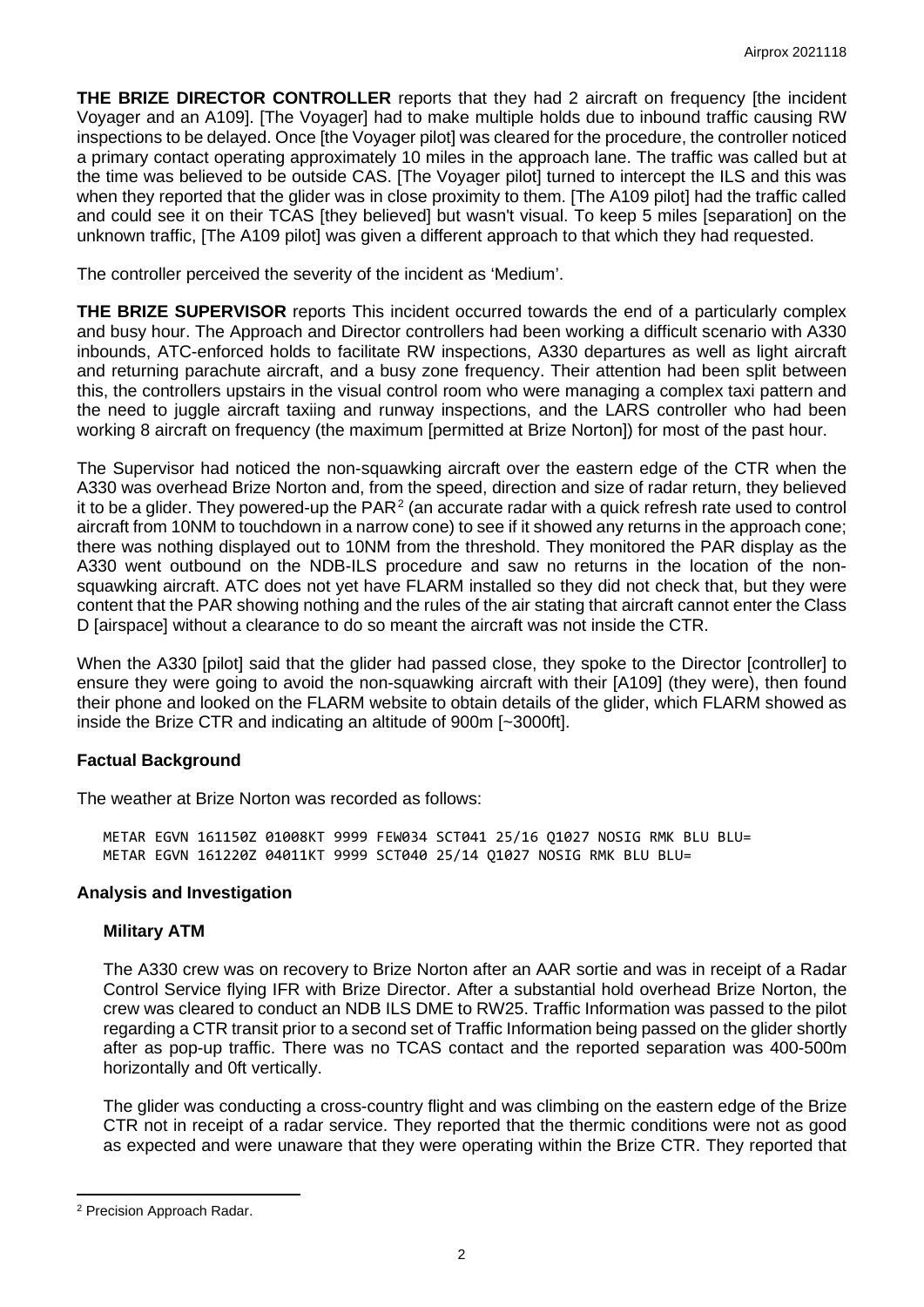they were first visual with the A330 at 5km with the minimum separation reported as 750ft vertically and 500m horizontally and did not believe there was a risk of collision.

The Brize Director was providing a service to the A330 and another aircraft which was outside controlled airspace at the time of the incident. They reported that the A330 had had to make multiple holds due to other inbound traffic causing the required runway inspections to be delayed. Traffic Information was passed to the A330 regarding a CTR transit and it was reported that a primary contact was operating approximately 10NM in the approach lane. The glider was believed to be operating outside controlled airspace, however, the controller passed Traffic Information as pop-up traffic and informed the A330 pilot that they believed the traffic to be outside controlled airspace.

The Supervisor reported that they had seen the glider operating over the eastern edge of the CTR but stated that this was not an unusual occurrence. After the A330 pilot reported that the glider was inside controlled airspace, they checked FLARM on their mobile and were able to confirm the glider and altitude.

Figures 1 – 3 show the positions of the A330 and the glider at relevant times during the Airprox. The screenshots are taken from a replay using the NATS radars, which are not utilised by Brize Norton, therefore may not be entirely representative of the picture available to the Brize Norton controllers.



Figure 1 – The A330 pilot had been cleared on the NDB ILS DME and had been passed Traffic Information on the CTR transit.

The Director had given the A330 pilot Traffic Information on the CTR transit then proceeded to pass a control instruction to the pilot of the other aircraft under their control. Separation was measured at 4.1NM.



Figure 2 – Traffic Information was passed to the A330 pilot regarding the glider.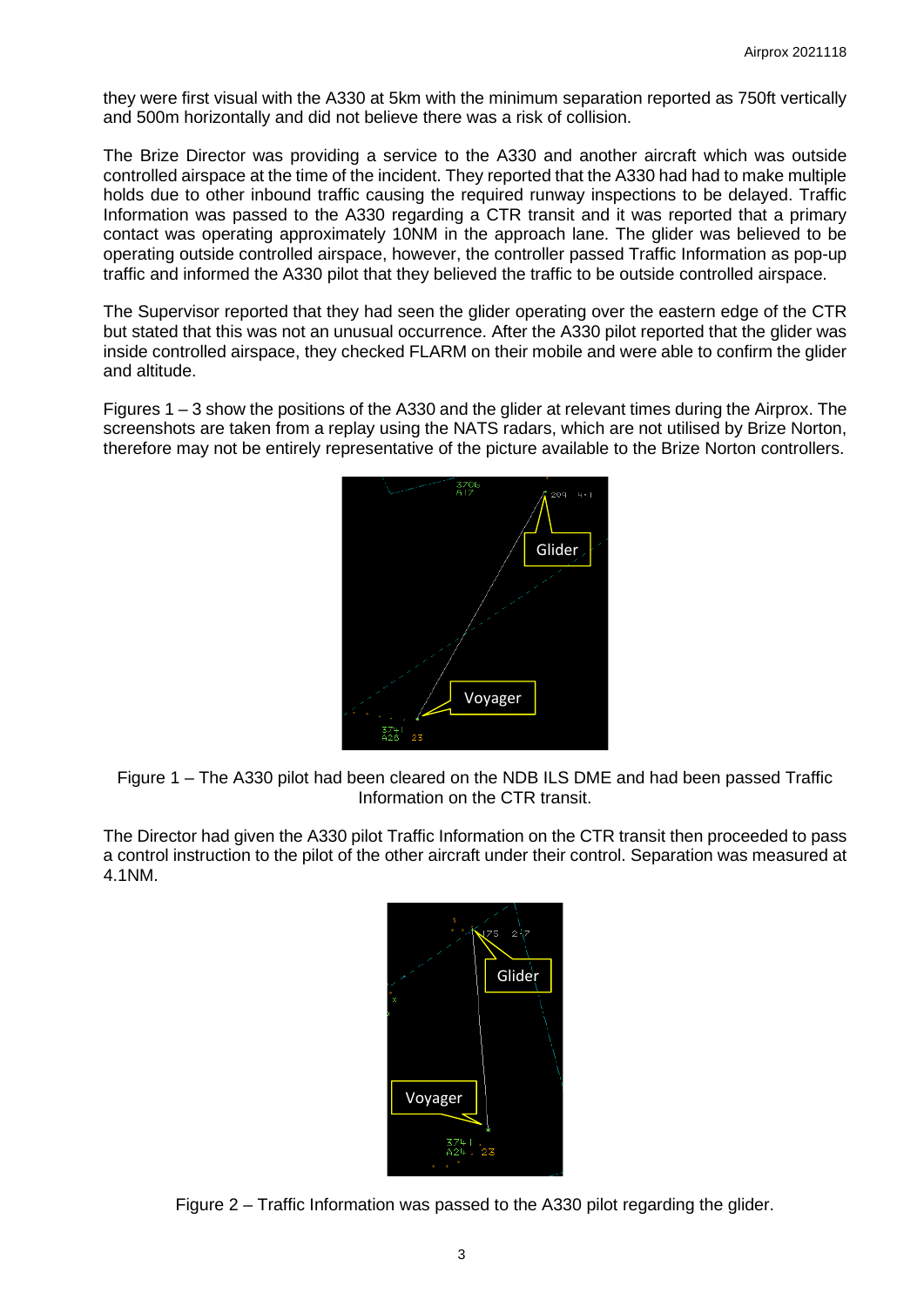Fifty-one seconds after the control instruction was passed to the pilot of the other aircraft under their control, the Brize Director passed Traffic Information to the A330 pilot stating "*pop-up traffic north two miles manoeuvring slow moving believed to be outside controlled airspace*". Separation decreased to 2.7NM.



Figure 3 – CPA

Fifty-one seconds later CPA occurs, separation decreased to 0.6NM. On the next radar sweep the glider disappears from radar.

It is understood why the Brize Norton controller and Supervisor made the assumption that the glider could be deemed to be outside controlled airspace, however, it is encouraging to see that, despite this assumption, the controller opted to pass Traffic Information which allowed the A330 pilot to become visual. The Traffic Information contained most of the required information although could have potentially been passed earlier, especially if the controller was concerned. It can be assessed that the glider was visible on the controller's radar screen as they reported observing it from the point that the A330 pilot was cleared for their approach; therefore, the term "pop-up" traffic was incorrect.

The Supervisor noted in their report that FLARM was checked after the event to ascertain the identification and altitude of the glider. FLARM has not yet been approved to supplement controllers' situational awareness when passing Traffic Information at Brize. However, the unit is actively investigating the introduction of a situation awareness building tool.

#### **UKAB Secretariat**

The Voyager and LS4 glider pilots shared an equal responsibility for collision avoidance and not to operate in such proximity to other aircraft as to create a collision hazard.<sup>[3](#page-3-0)</sup> If the incident geometry is considered as converging then the Voyager pilot was required to give way to the LS4 glider. [4](#page-3-1) The rules for flight in Class D airspace are specified in the UK AIP, ENR 1.4, paragraph 2.4, reproduced in Figure 4 below:

<span id="page-3-0"></span><sup>3</sup> (UK) SERA.3205 Proximity. MAA RA 2307 paragraphs 1 and 2.

<span id="page-3-1"></span><sup>4</sup> (UK) SERA.3210 Right-of-way (c)(2) Converging. MAA RA 2307 paragraph 12.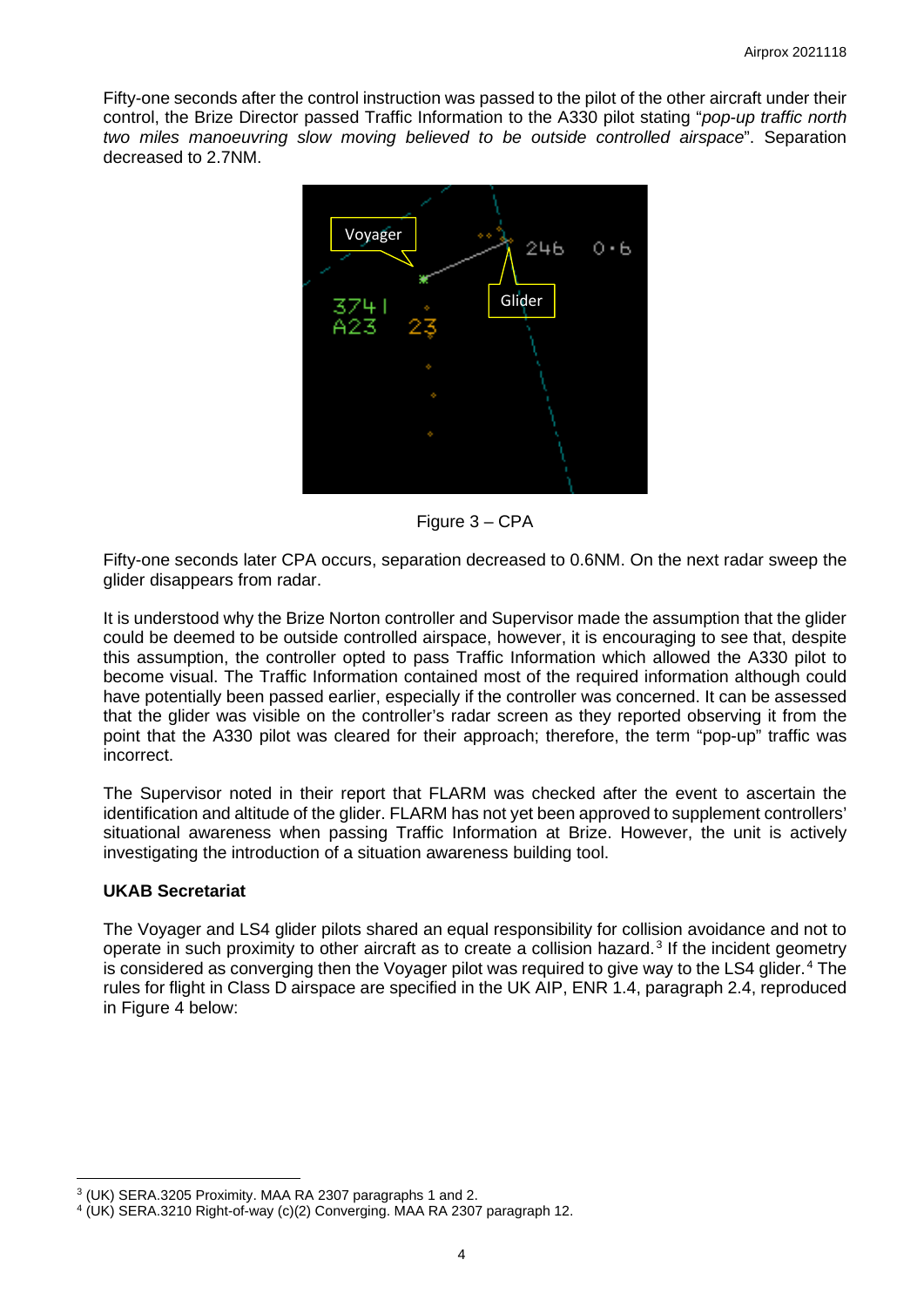#### 2.4 Class D - Controlled Airspace

|                                   | <b>IFR</b>                                                                                                                                                                                                                                                                                                                                                                                                                                                                                                                                                                                                                                                       | <b>VFR</b>                                                                                                                                 |  |  |  |
|-----------------------------------|------------------------------------------------------------------------------------------------------------------------------------------------------------------------------------------------------------------------------------------------------------------------------------------------------------------------------------------------------------------------------------------------------------------------------------------------------------------------------------------------------------------------------------------------------------------------------------------------------------------------------------------------------------------|--------------------------------------------------------------------------------------------------------------------------------------------|--|--|--|
| <b>Service</b>                    |                                                                                                                                                                                                                                                                                                                                                                                                                                                                                                                                                                                                                                                                  | Air Traffic Control Service                                                                                                                |  |  |  |
| <b>Separation</b>                 | Separation provided between all IFR flights by ATC.<br>Traffic information provided on VFR flights and traffic<br>avoidance advice on request.                                                                                                                                                                                                                                                                                                                                                                                                                                                                                                                   | ATC separation not provided.<br>Traffic information provided on IFR flights and other VFR flights; traffic avoidance advice on<br>request. |  |  |  |
| <b>ATC Rules</b>                  |                                                                                                                                                                                                                                                                                                                                                                                                                                                                                                                                                                                                                                                                  | Flight Plan required (See Note 1);<br>ATC clearance required;<br>Radio Communication required;<br>ATC instructions are mandatory.          |  |  |  |
| <b>VMC Minima</b>                 | At and above FI 100:<br>8 KM flight visibility<br>1500 M horizontal and 1000 FT vertical distance from cloud<br>Below FL 100:<br>5 KM flight visibility<br>1500 M horizontal and 1000 FT vertical distance from cloud.<br>Alternatively, during day only, at and below 3000 FT AMSL, or 1000 FT above terrain,<br>Not applicable.<br>whichever is the higher (See Note 2):<br>a. For aircraft other than helicopters, flying at 140 KT IAS or less:<br>5 KM flight visibility<br>Clear of cloud and with the surface in sight.<br>b. For helicopters, flying at 140 KT IAS or less:<br>1500 M flight visibility<br>Clear of cloud and with the surface in sight. |                                                                                                                                            |  |  |  |
| <b>Speed</b><br><b>Limitation</b> | Below El 100:<br><b>250 KT IAS:</b><br><b>OR</b><br>lower when published in procedures or instructed by ATC.                                                                                                                                                                                                                                                                                                                                                                                                                                                                                                                                                     |                                                                                                                                            |  |  |  |

Note 1: In certain circumstances. Flight Plan requirements may be satisfied by passing flight details on RTF (detailed at ENR 1.10).

Note 2: The VMC criteria stated in the table above for flight by day at and below 3000 FT AMSL, or 1000 FT above terrain, whichever is the higher, reflect changes from SERA.5001 Table S5-1, as enabled through the Aviation Safety (Amendment) Regulation 2021.

Figure 4 – extract from the UK AIP ENR 1.4.

### **Occurrence Investigation**

The glider was not transponding and [Traffic Information] was passed to the A330 [pilot] as "*believed to be outside controlled airspace*" because Class D is a known traffic environment. No RT contact was made by the glider [pilot] and it was only identified with the help of a Glidernet-like site on the internet. It also affected another [aircraft] that was making an approach to Brize Norton. There is an ongoing Airprox investigation [UKAB note: the UKAB does not conduct investigations – the UKAB secretariat analyses the investigation results from the aircraft and ATC operating authorities] into this incident that could have been a lot worse if it were not for good lookout by the A330 crew. The glider was identified using a Glidernet-type App. Although they can give controllers SA on glider traffic, they are not used as a controller aid due to possible lag due to the internet. At present this information is reliant on having access to an App on a mobile phone or a computer. There is an ongoing project to have a more permanent display available in the Approach room to aid controllers' SA on where and what glider traffic is doing.

#### **Comments**

#### **HQ Air Command**

This occurrence was subject to a Local Investigation. The incident occurred towards the end of a particularly busy and complex hour for ATC with enforced holds to facilitate runways inspections, A330 departures in addition to light aircraft operations and returning parachute aircraft. A nonsquawking contact (the glider) was noticed at the eastern edge of the CTR and passed to the Voyager crew. The Voyager crew had noted that there was a high level of GA activity in the vicinity of Brize and adopted a good lookout throughout the hold and procedure. ATC did particularly well once they noticed a contact by using the Precision Approach Radar (PAR) with its higher fidelity and refresh rate. Although the distance between aircraft was large enough not to pose a risk of collision, a good prompt from ATC and good lookout from the Voyager crew meant the see and avoid barrier worked.

The positioning by the glider pilot was unfortunate; operating within the airspace (without clearance) and close to the runway centreline without squawking or talking to the ATC unit is not advised. It not only poses great risk to themselves but also to the larger aircraft operating from Brize Norton, with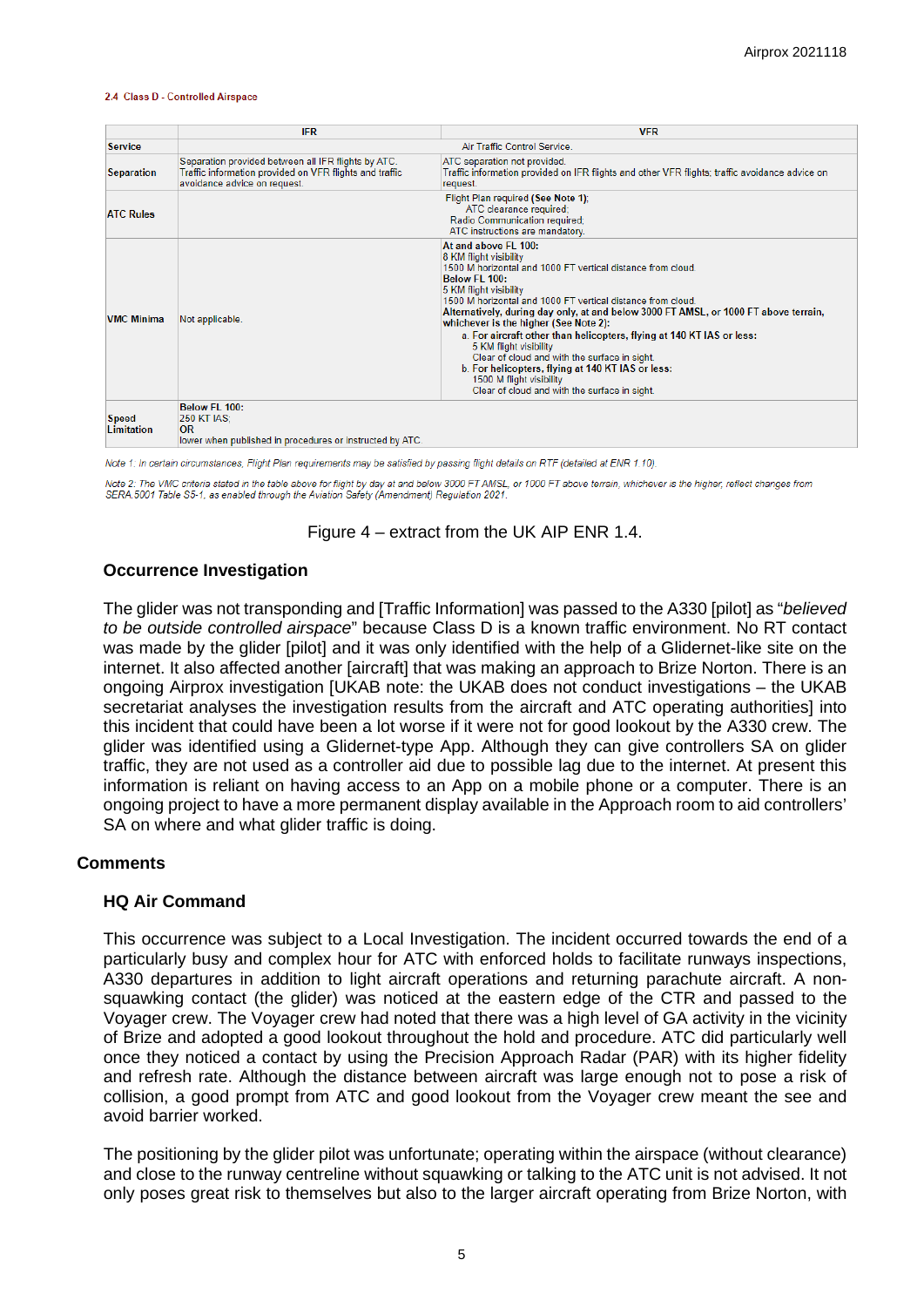some potentially carrying 200+ passengers. It was lucky on this occasion that the glider appeared on radar, which allowed the controller to pass Traffic Information to the Voyager crew; all-too-often the radar cannot normally detect gliders.

#### **BGA**

It is most unfortunate that the glider pilot was unable to provide a log file to unequivocally establish their flight path. Be that as it may, it is always wise to contact the relevant ATSU when operating close to the edge of a busy CTR. If FLARM data had been available to the Brize ATSU, this incident would probably have been averted.

#### **Summary**

An Airprox was reported when a Voyager and an LS4 glider flew into proximity 4NM NW of Oxford at 1202Z on Friday 16<sup>th</sup> July 2021. The Voyager pilot was operating under IFR in VMC and under Radar Control from Brize Director; the LS4 glider pilot was operating under VFR in VMC and was not in receipt of an ATS.

### **PART B: SUMMARY OF THE BOARD'S DISCUSSIONS**

Information available consisted of reports from both pilots, radar photographs/video recordings, reports from the air traffic controllers involved and reports from the appropriate operating authorities. Relevant contributory factors mentioned during the Board's discussions are highlighted within the text in bold, with the numbers referring to the Contributory Factors table displayed in Part C.

The Board first considered the actions of the Voyager pilot and noted that they had been passed Traffic Information on the LS4 glider by the Brize Director controller, but that this information had indicated to them that the glider had been assessed to have been outside the Brize CTR. Furthermore, the Board also noted that the TCAS II equipment fitted to the Voyager had not detected the FLARM fitted to the LS4 glider (**CF10**) and so members agreed that the Voyager pilot had only had generic situational awareness regarding the presence of the glider (**CF9**). Not expecting unknown traffic to be inside the Brize CTR, and although not proximate, the Board concluded that the Voyager pilot had also been concerned by the proximity of the LS4 glider (**CF11**).

Turning to the actions of the LS4 glider pilot, the Board heard from a glider pilot member that BGA advice is to communicate with the relevant ATC agency when planning to operate, or actually operating, close to controlled airspace. The member also briefed the Board that the software application XCSoar, in use by the LS4 glider pilot at the time of the Airprox, should normally alert users to the proximity of controlled airspace, but that it is also possible to deselect this function (although there was no suggestion that the LS4 glider pilot had deselected the controlled airspace warning function on this occasion). From the information available, the Board assessed the glider pilot to be within the Brize CTR at the time of the Airprox (**CF5**, **CF6**) and considered that the LS4 glider pilot had not sufficiently adapted their plan when they had encountered inadequate thermal activity to maintain their altitude above the Brize CTR (**CF8**). The Board also noted that they had not been in contact with Brize Norton ATC (**CF7**). On this latter point, ATC members opined that, had the LS4 glider pilot spoken to Brize and informed them of their presence in the CTR, then the controllers could have re-routed the Voyager to ensure that the 2 aircraft remained separated. In the event, because of a combination of not communicating with ATC and the fact that the FLARM equipment fitted to the LS4 glider could not detect the transponder signals from the Voyager (**CF10**), members agreed that the LS4 glider pilot had not had any situational awareness of the presence of the Voyager (**CF9**) but had, nonetheless, sighted the aircraft at an early stage.

The Board then considered the actions of the Brize controller. Members noted that the presence of the glider had been spotted by the Supervisor some moments earlier and that they had elected to utilise the Precision Approach Radar in an attempt to establish if the primary contact was within the approach cone. The Board heard from a military controller member that, at their airfield, FLARM data has been in use (with caveats) for some time and that, occasionally, gliders displaying as within the approach cone on FLARM-derived data were not visible on PAR, so this was not a reliable means of establishing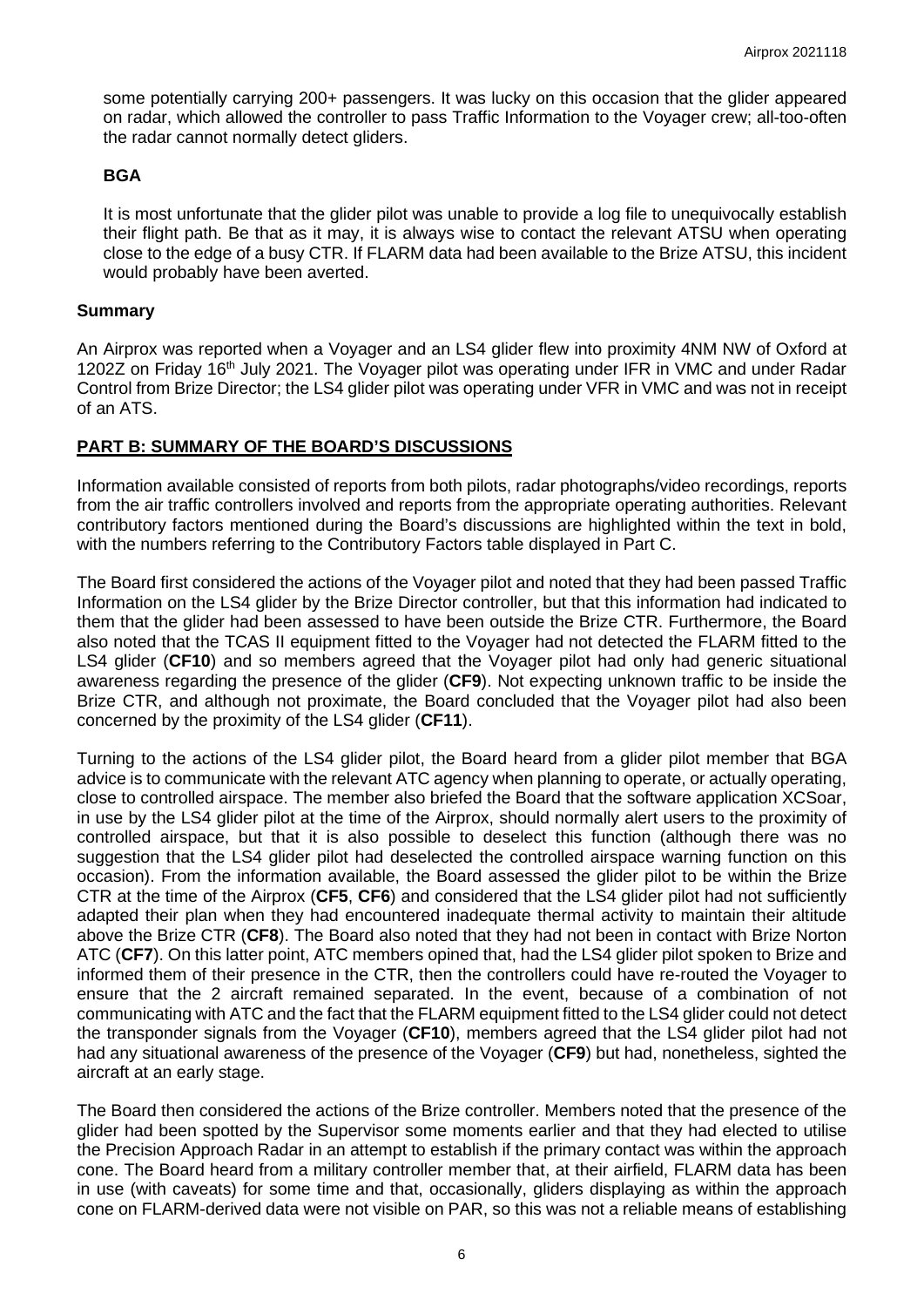that the approach cone is clear. That said, it is not unusual at Brize to see GA traffic over and around the lateral confines of the CTR, and contacts with no height information would normally be expected to be outside controlled airspace. However, the Board felt that the primary contact had been visible to the controller for some time prior to the passage of Traffic Information and, although the primary contact had been deemed as outside controlled airspace, the controller had passed late Traffic Information to the Voyager pilot (**CF1**). Furthermore, the Board agreed that the controller had not had full situational awareness of the position of the LS4 glider (there had been no height information) (**CF4**) and had been working on the assumption that the primary contact had been above the CTR (**CF3**). The Board concluded that the controller had, therefore, not detected a possible confliction between the 2 aircraft (**CF2**). The Board then heard from a military ATC advisor that FLARM-derived data is not currently in use at Brize Norton ATC because a safety assessment needs to be completed before its use can be authorised. The Board also heard from the MAA advisor that a military regulation is currently being drafted regarding the use of unassured data by military air traffic controllers.

Finally, the Board considered the risk involved in this Airprox. Members noted that the LS4 glider had crossed the Voyager's nose at a range of approximately 2NM and that, from that point forward, the 2 tracks had been diverging and so there had been no risk of collision. However, the Board agreed that safety had been degraded because the LS4 glider had been operating within the Brize CTR without an ATC clearance and, therefore, without the controller's explicit knowledge that the contact was within controlled airspace. Accordingly, the Board assigned a Risk Category C to this event.

# **PART C: ASSESSMENT OF CONTRIBUTORY FACTORS AND RISK**

### Contributory Factors:

|           | 2021118                                                        |                                                     |                                                                                                                                                             |                                                                                                 |  |  |  |
|-----------|----------------------------------------------------------------|-----------------------------------------------------|-------------------------------------------------------------------------------------------------------------------------------------------------------------|-------------------------------------------------------------------------------------------------|--|--|--|
| <b>CF</b> | Factor                                                         | <b>Description</b>                                  | <b>ECCAIRS Amplification</b>                                                                                                                                | <b>UKAB Amplification</b>                                                                       |  |  |  |
|           | <b>Ground Elements</b>                                         |                                                     |                                                                                                                                                             |                                                                                                 |  |  |  |
|           |                                                                | • Situational Awareness and Action                  |                                                                                                                                                             |                                                                                                 |  |  |  |
| 1         | <b>Human Factors</b>                                           | • ANS Traffic Information<br>Provision              | Provision of ANS traffic information                                                                                                                        | TI not provided,<br>inaccurate,<br>inadequate, or late                                          |  |  |  |
| 2         | <b>Human Factors</b>                                           | • Conflict Resolution-<br>Inadequate                | An event involving the inadequate<br>provision of conflict resolution                                                                                       |                                                                                                 |  |  |  |
| 3         | <b>Human Factors</b>                                           | • Expectation/Assumption                            | Events involving an individual or a crew/<br>team acting on the basis of expectation<br>or assumptions of a situation that is<br>different from the reality |                                                                                                 |  |  |  |
| 4         | Contextual                                                     | • Traffic Management<br><b>Information Action</b>   | An event involving traffic management<br>information actions                                                                                                | The ground element had only<br>generic, late or no Situational<br>Awareness                     |  |  |  |
|           | <b>Flight Elements</b>                                         |                                                     |                                                                                                                                                             |                                                                                                 |  |  |  |
|           |                                                                | • Regulations, Processes, Procedures and Compliance |                                                                                                                                                             |                                                                                                 |  |  |  |
| 5         | <b>Human Factors</b>                                           | • Use of policy/Procedures                          | Events involving the use of the relevant<br>policy or procedures by flight crew                                                                             | Regulations and/or procedures<br>not complied with                                              |  |  |  |
|           | <b>. Tactical Planning and Execution</b>                       |                                                     |                                                                                                                                                             |                                                                                                 |  |  |  |
| 6         | <b>Human Factors</b>                                           | • Airspace Infringement                             | An event involving an infringement /<br>unauthorized penetration of a controlled<br>or restricted airspace.                                                 | E.g. ATZ or Controlled Airspace                                                                 |  |  |  |
| 7         | <b>Human Factors</b>                                           | • Communications by Flight<br>Crew with ANS         | An event related to the communications<br>between the flight crew and the air<br>navigation service.                                                        | Pilot did not request<br>appropriate ATS service or<br>communicate with appropriate<br>provider |  |  |  |
| 8         | <b>Human Factors</b>                                           | • Insufficient Decision/Plan                        | Events involving flight crew not making a<br>sufficiently detailed decision or plan to<br>meet the needs of the situation                                   | Inadequate plan adaption                                                                        |  |  |  |
|           | • Situational Awareness of the Conflicting Aircraft and Action |                                                     |                                                                                                                                                             |                                                                                                 |  |  |  |
| 9         | Contextual                                                     | • Situational Awareness<br>and Sensory Events       | Events involving a flight crew's<br>awareness and perception of situations                                                                                  | Pilot had no, late or only<br>generic, Situational Awareness                                    |  |  |  |
|           | <b>• Electronic Warning System Operation and Compliance</b>    |                                                     |                                                                                                                                                             |                                                                                                 |  |  |  |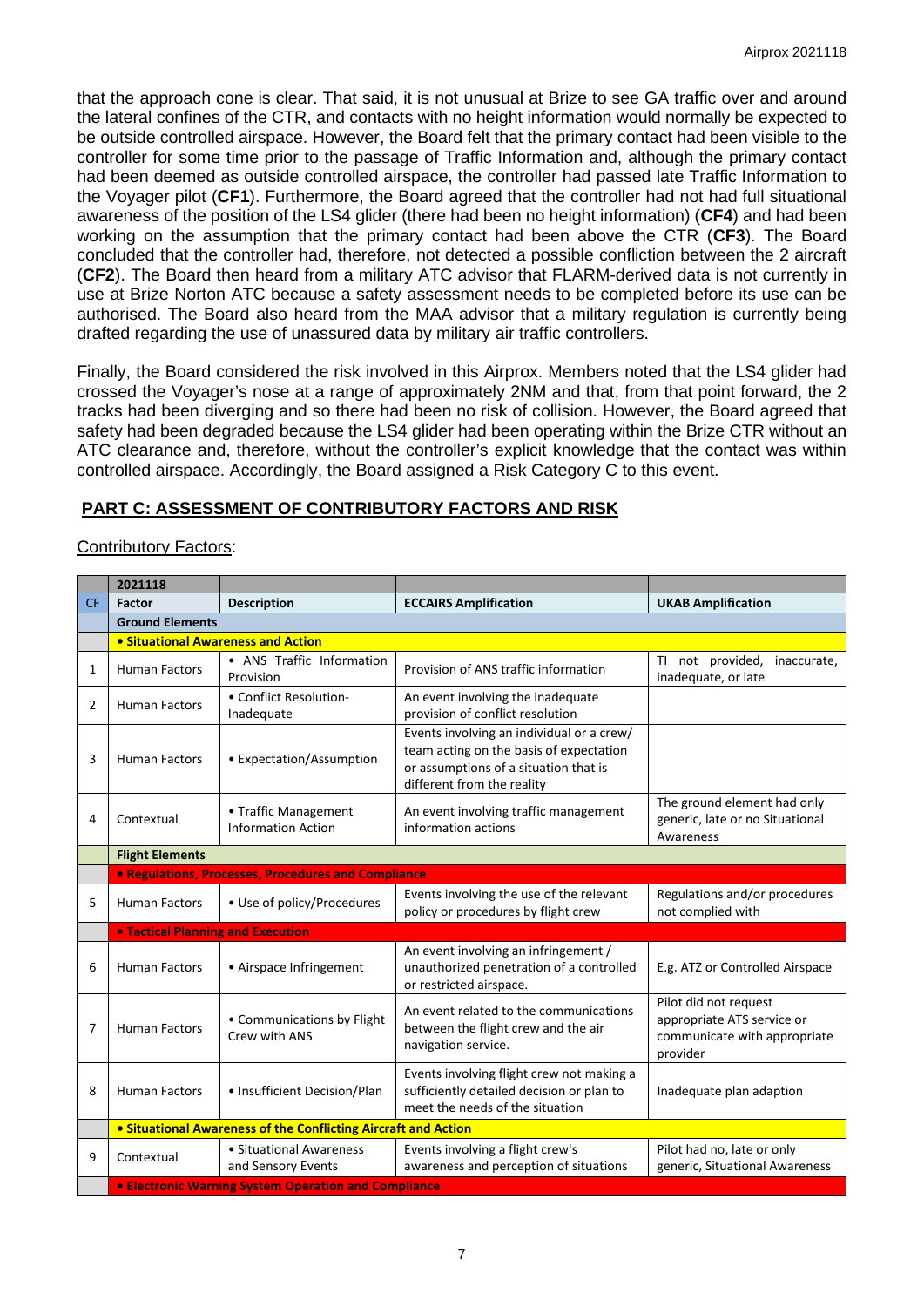| 10 | Technical            | • ACAS/TCAS System<br>Failure         | An event involving the system which<br>provides information to determine<br>aircraft position and is primarily<br>independent of ground installations | Incompatible CWS equipment                                    |
|----|----------------------|---------------------------------------|-------------------------------------------------------------------------------------------------------------------------------------------------------|---------------------------------------------------------------|
|    | • See and Avoid      |                                       |                                                                                                                                                       |                                                               |
| 11 | <b>Human Factors</b> | • Perception of Visual<br>Information | Events involving flight crew incorrectly<br>perceiving a situation visually and then<br>taking the wrong course of action or path<br>of movement      | Pilot was concerned by the<br>proximity of the other aircraft |

Degree of Risk: C

### Safety Barrier Assessment<sup>[5](#page-7-0)</sup>

In assessing the effectiveness of the safety barriers associated with this incident, the Board concluded that the key factors had been that:

### **Ground Elements:**

**Situational Awareness of the Confliction and Action** were assessed as **partially effective** because the Brize Director controller did not have any height information on the primary contact (the LS4 glider) and so had deemed the aircraft to be above the Brize Norton CTR (which it was not).

### **Flight Elements:**

**Regulations, Processes, Procedures and Compliance** were assessed as **ineffective** because the LS4 glider pilot had not received an ATC clearance to operate in the Brize Norton CTR, in accordance with the rules for flight in Class D airspace.

**Tactical Planning and Execution** was assessed as **ineffective** because the LS4 glider pilot had not considered their options should they not have been able to maintain sufficient altitude to remain above the Brize Norton CTR.

**Situational Awareness of the Conflicting Aircraft and Action** were assessed as **partially effective** because the LS4 glider pilot had no awareness of the presence of the Voyager until they saw it, and the Voyager pilot had been informed that the primary contact seen by the Brize Director controller was "believed to be" outside the Brize Norton CTR.

**Electronic Warning System Operation and Compliance** were assessed as **ineffective** because the TCAS II equipment fitted to the Voyager could not detect the non-transponding LS4 glider, and the FLARM fitted to the LS4 glider could not detect the transponder signals from the Voyager.

<span id="page-7-0"></span><sup>&</sup>lt;sup>5</sup> The UK Airprox Board scheme for assessing the Availability, Functionality and Effectiveness of safety barriers can be found on the [UKAB Website.](http://www.airproxboard.org.uk/Learn-more/Airprox-Barrier-Assessment/)